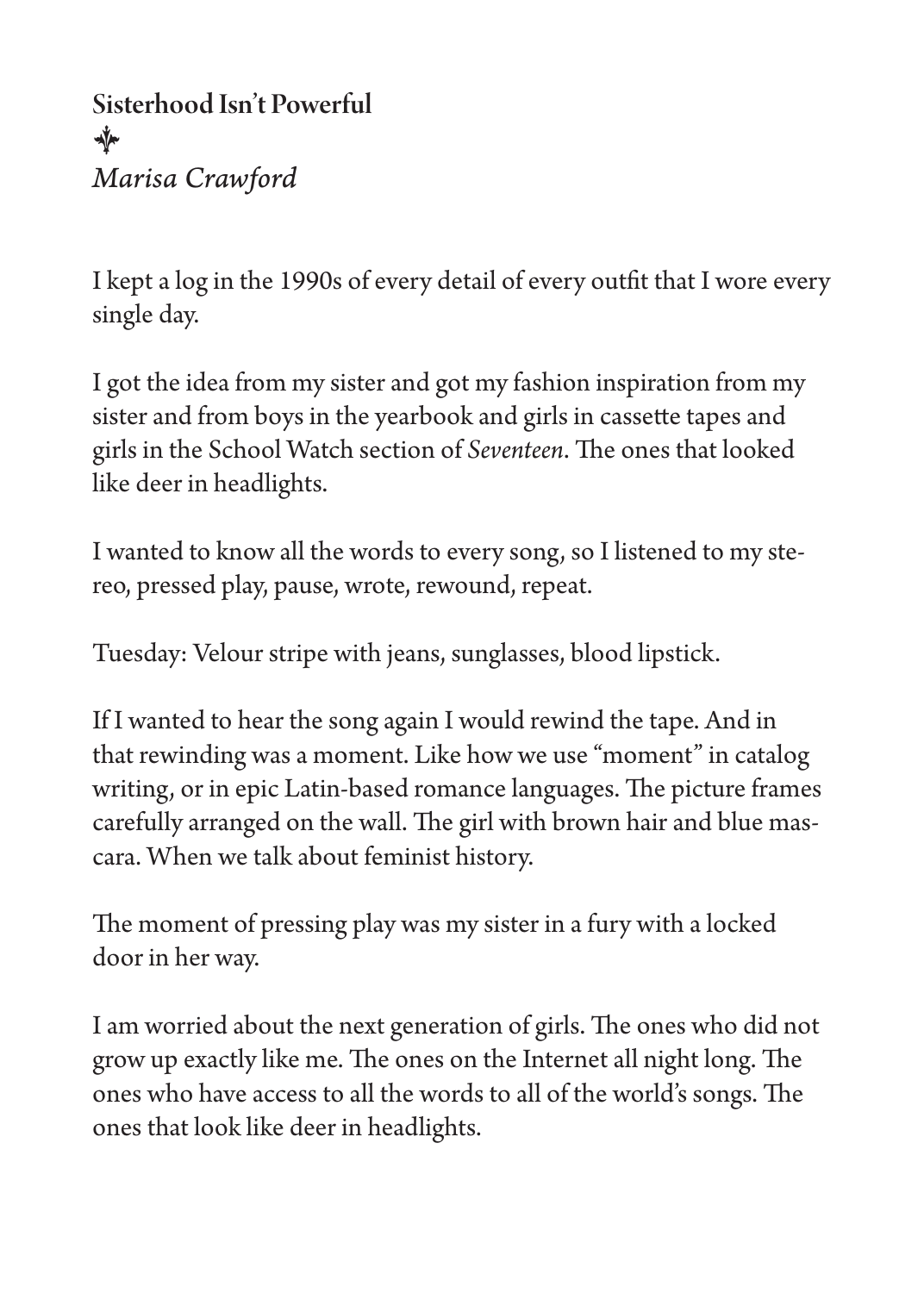Keeping a log is a great way to keep track of your outfits so you don't repeat them.

The Internet is a great place to find feminist solidarity, and front-lit photographs of Courtney Love.

My brain tickles all night long. My outfits. I could quit my job. I got the idea from her.

I could dye my hair red I got the idea from you.

I could love my sister even though we no longer wear the same clothes. I got that idea from Juliana Hatfield and her band in the 90s which was called the Juliana Hatfield Three but not in that it was made up of three sisters.

I got the idea of imagining a world without feminism from *Manifesta*  by Amy Richards and Jennifer Baumgardner. I tried to picture myself smiling enormously while jumping up and down on a giant trampoline.

I don't know where my sister went but I know I can't save her. I could make her a mix tape CD of songs about sisters including the Juliana Hatfield song but that wouldn't save her either.

She gave me that tape because she didn't want it anymore. I could make her a list of all my clothes. All the ones I stole, all the ones I didn't steal.

Wednesday: Orange stripe over long-sleeved Stussy shirt. Dog tags. Noodle necklace.

In *Forever Barbie,* M.G. Lord says that our daughters are miniature